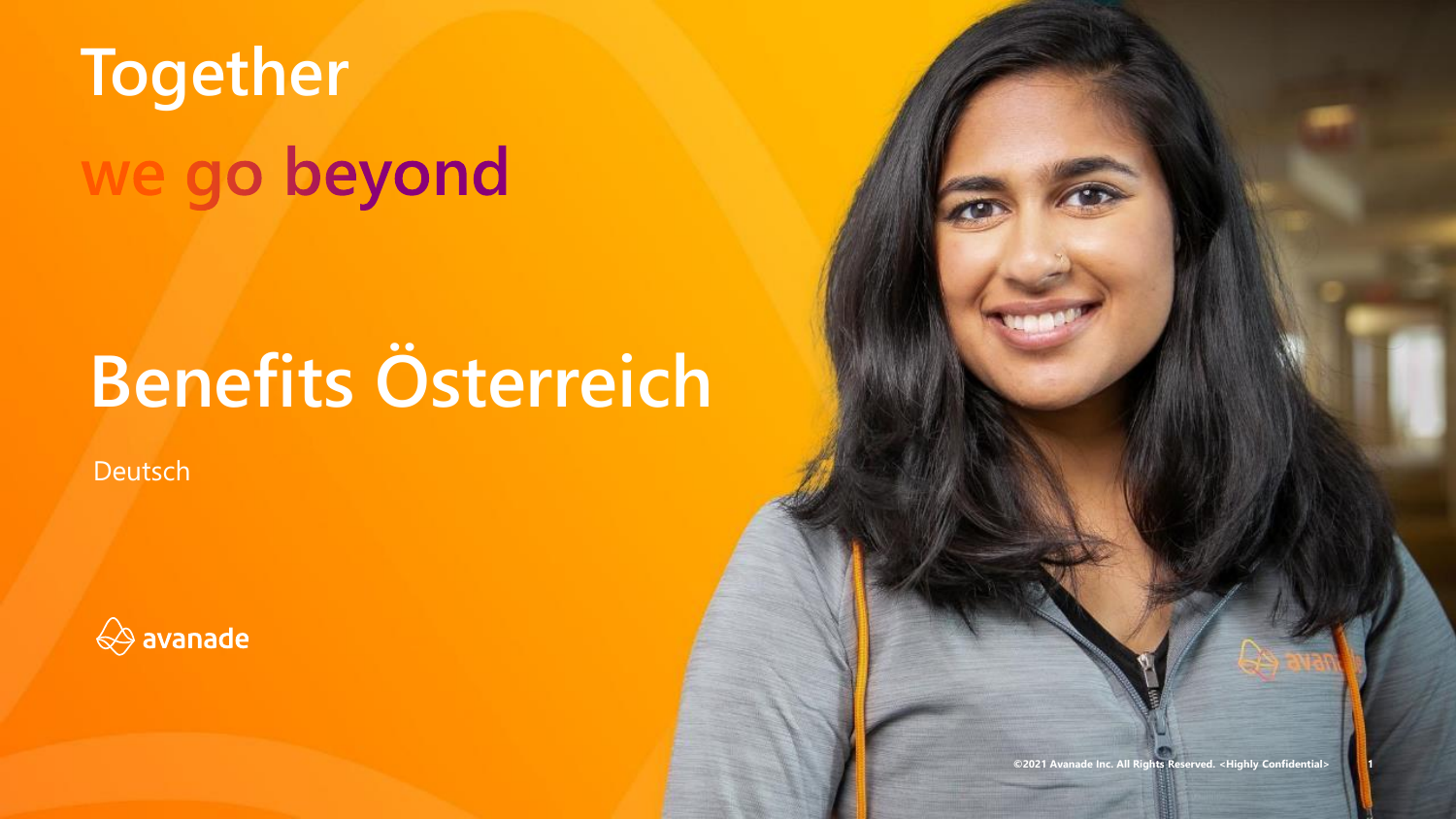### Arbeitszeitregelung

- Flexible Arbeitszeitmodelle (Teilzeit/Leave of Absence / Sabbatical)
- Alternative Work Week Programm
- **■** Möglichkeit zu Home Office
- 24.12. & 31.12. als zusätzliche Feiertage

### Vergütung

- Überstundenkompensation bis Karrierelevel Senior Consultant mit 1:1 Freizeitausgleich (Consulting Workforce)
- Bonuszahlungen
- 

### Gesundheitsvorsorge

- **Employee Assistance Program: professioneller** Beratungsdienst für berufliche und persönliche Problemsituationen
- **■** Initiativen & Trainings zum betrieblichen Gesundheitsmanagement

### **Digital Workplace**

- Mobiltelefon zur privaten Nutzung inkl. Europa Flatrate
	- Auswahl unterschiedlicher Mobiltelefon- & Laptopmodelle inkl. private Nutzung

### **Mobilität**

Klimaticket Vergünstigung

### Versicherungen

- Einanzielle Zuschüsse bei Geburt & Hochzeit **Wirch Wirtherman** Unfallversicherung: weltweiter Versicherungsschutz für betriebliche und private Unfälle
	- Reisegepäckversicherung für Geschäfts-und Privatreisen
	- Sonderkonditionen/ Vergünstigungen für Allianz Versicherungsleistungen Allianz
	- Mögliche Teilnahme an der betrieblichen Altersvorsorge in Form eines Entgeltumwandlungsmodells mit Unternehmensbezuschussung

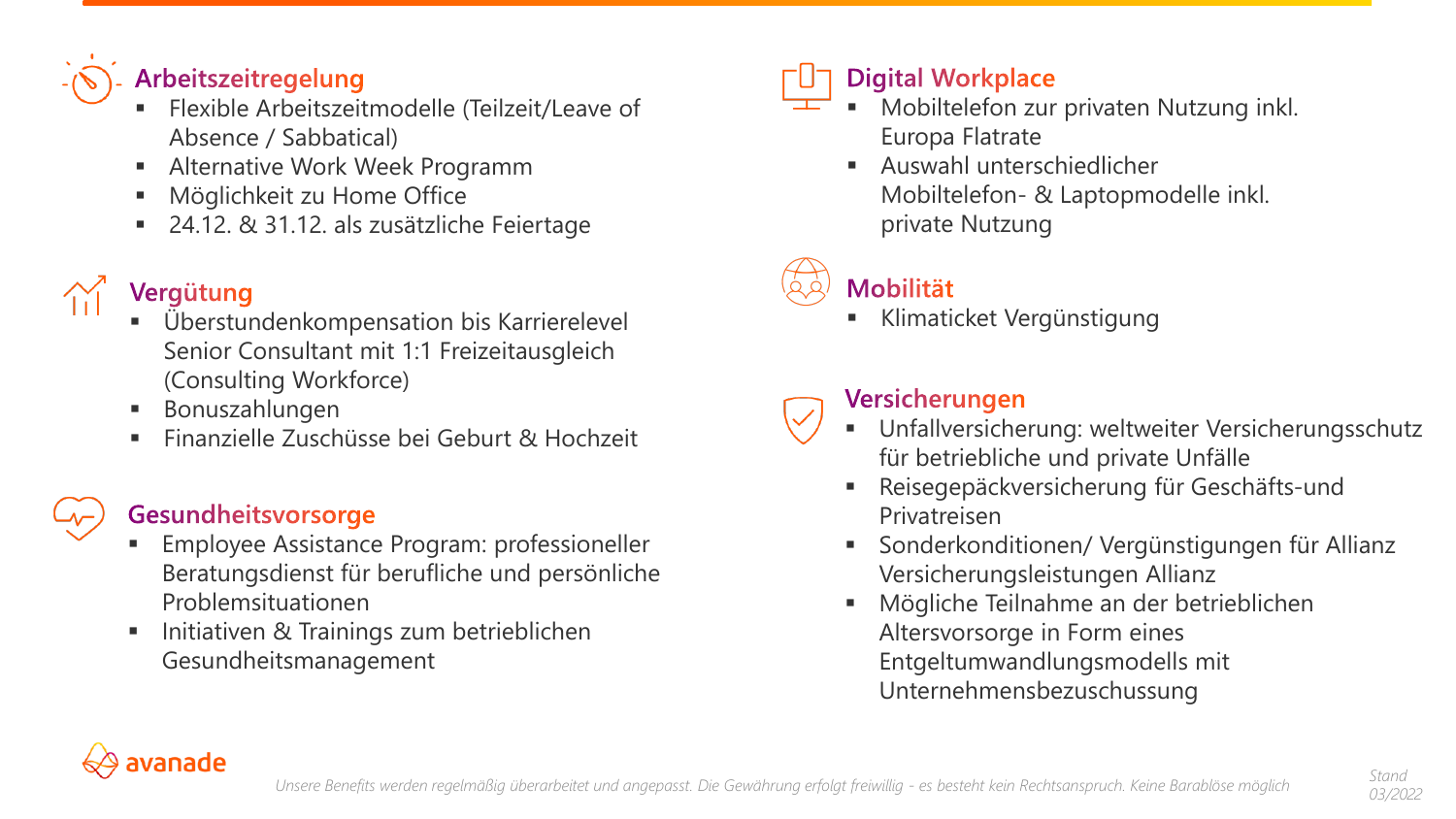### **Training & Karriereentwicklung**

- Bis zu 80 Trainingsstunden im Jahr
- Breites Angebot an nationalen und internationalen Trainings sowie kostenlose Nutzung des Microsoft Zertifizierungsprogramms
- Regelmäßige Durchführung von Innovationsworkshops (z.B. Hackathons & Geek Weekends)
- Avanade Führungsprogramme
- Career Advisor & Buddy Programm
- **Diverse Mentoring Initiativen**
- **Azure Subscription**

### Essen & Trinken

Gratis Heißgetränke, Mineralwasser und Obstkorb im Office



### **Corporate Responsibility**

- Corporate Citizenship: 8 Stunden bezahlte Zeit, um ein gemeinnütziges Projekt (deiner Wahl) zu unterstützen
- Avanade Gives: Bei Unterstützung eines Projekts oder einer Organisation durch Spenden, legt Avanade hier noch etwas oben drauf



### **Weitere Benefits**

- Avanade Events
- Sonderurlaub für wichtige private Anlässe
- Jubiläumsgeschenke
- Mitarbeitervergünstigungen auf unserer Corporate Benefits Homepage
- Teilnahme am Employee Recognition Program
- Attraktive Prämien für Mitarbeiterempfehlungen
- Avanade/Accenture Aktienprogramm

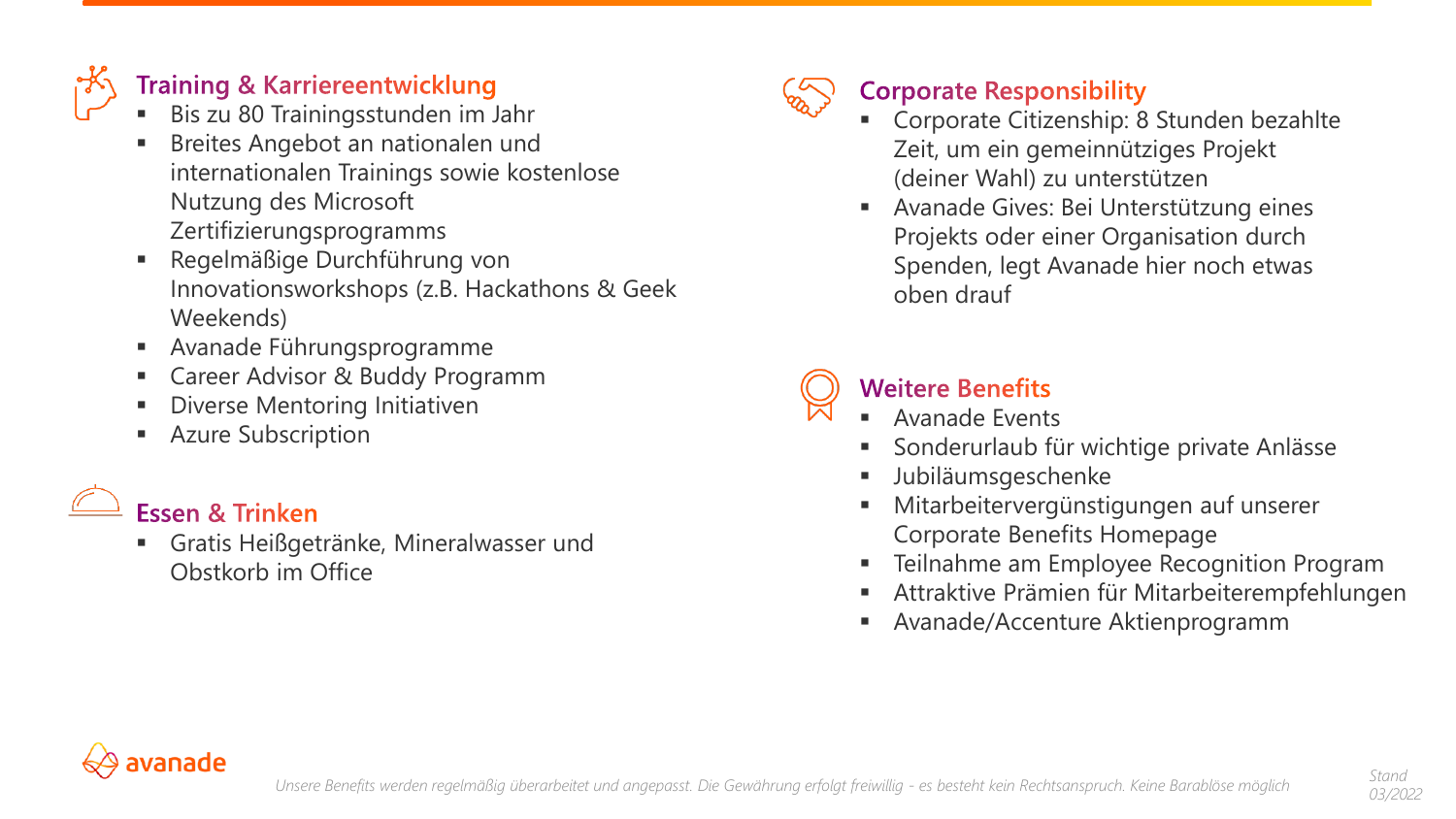# **Together** we go beyond

## **Benefits Austria**

English



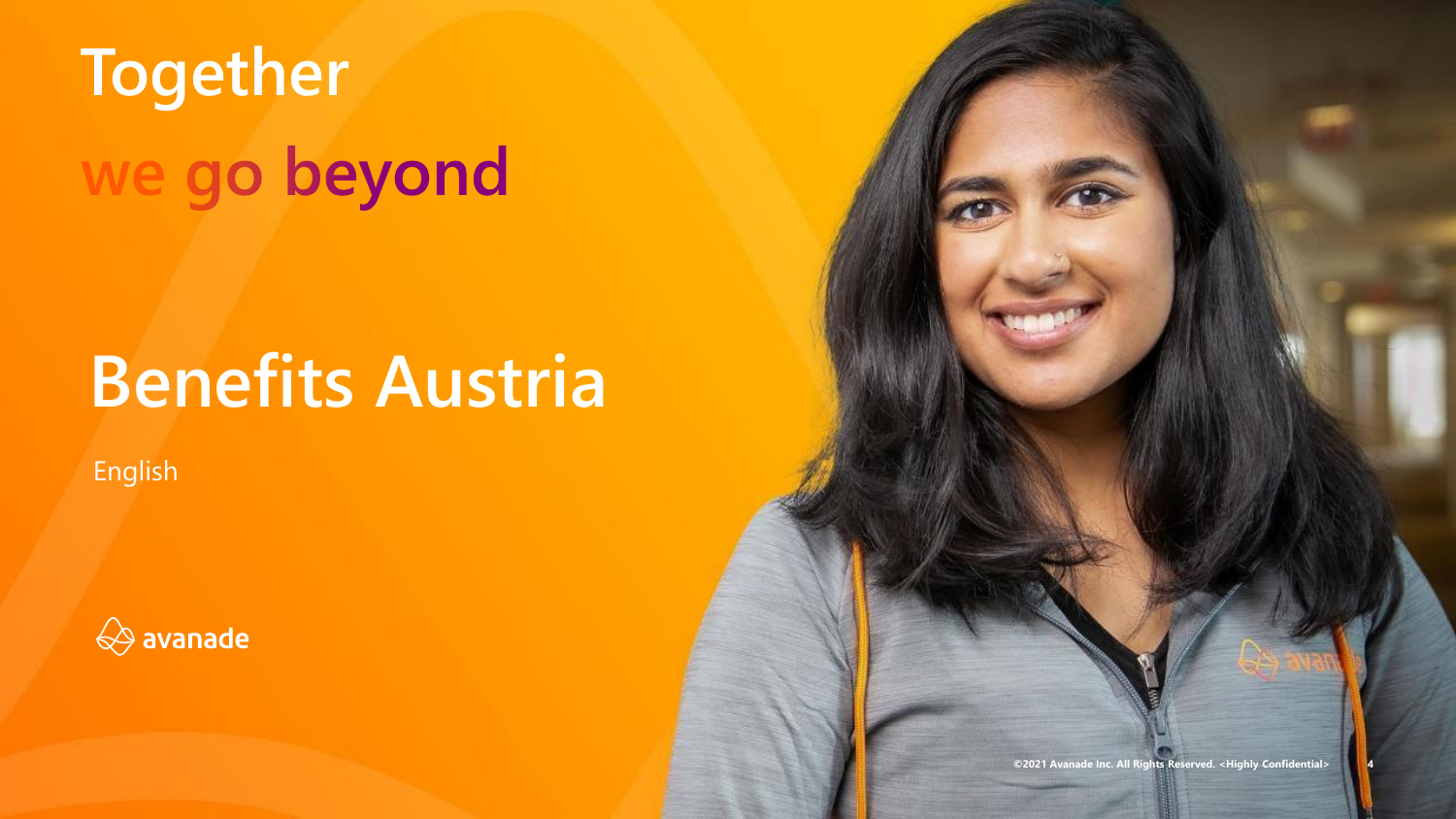### **Working Hours Regulation**

- **Flexible working models (Home** Office/Parttime/Sabbatical etc.)
- Alternative Work Week Program
- Possibility for Home Office
- $24.12.$  & 31.12. as additional days off

### **Compensation**

- Overtime compensation up to career level Senior Consultant with 1:1 time off compensation (Consulting Workforce)
- Additional bonus payments
- Financial benefits for birth & wedding

### **Health Care**

- **Employee Assistance Program: External,** professional counselling service for work related and personal problem situations
- Initiatives & Trainings for Occupational Health Management



### **Digital Workplace**

- Selection of different cell phones & laptop models incl. private use
- Cell phones incl. Europe flatrate for private usage

### **Pension Fund & Insurances**

- Accident Insurance: Contributions for the non-occupational accident insurance are paid 100% by Avanade with a worldwide, private insurance coverage
- Baggage insurance for business and private trips
- Special conditions/ Discounts of up to 50% across the entire range of Allianz products and services
- **Occupational Pension Program Pension**



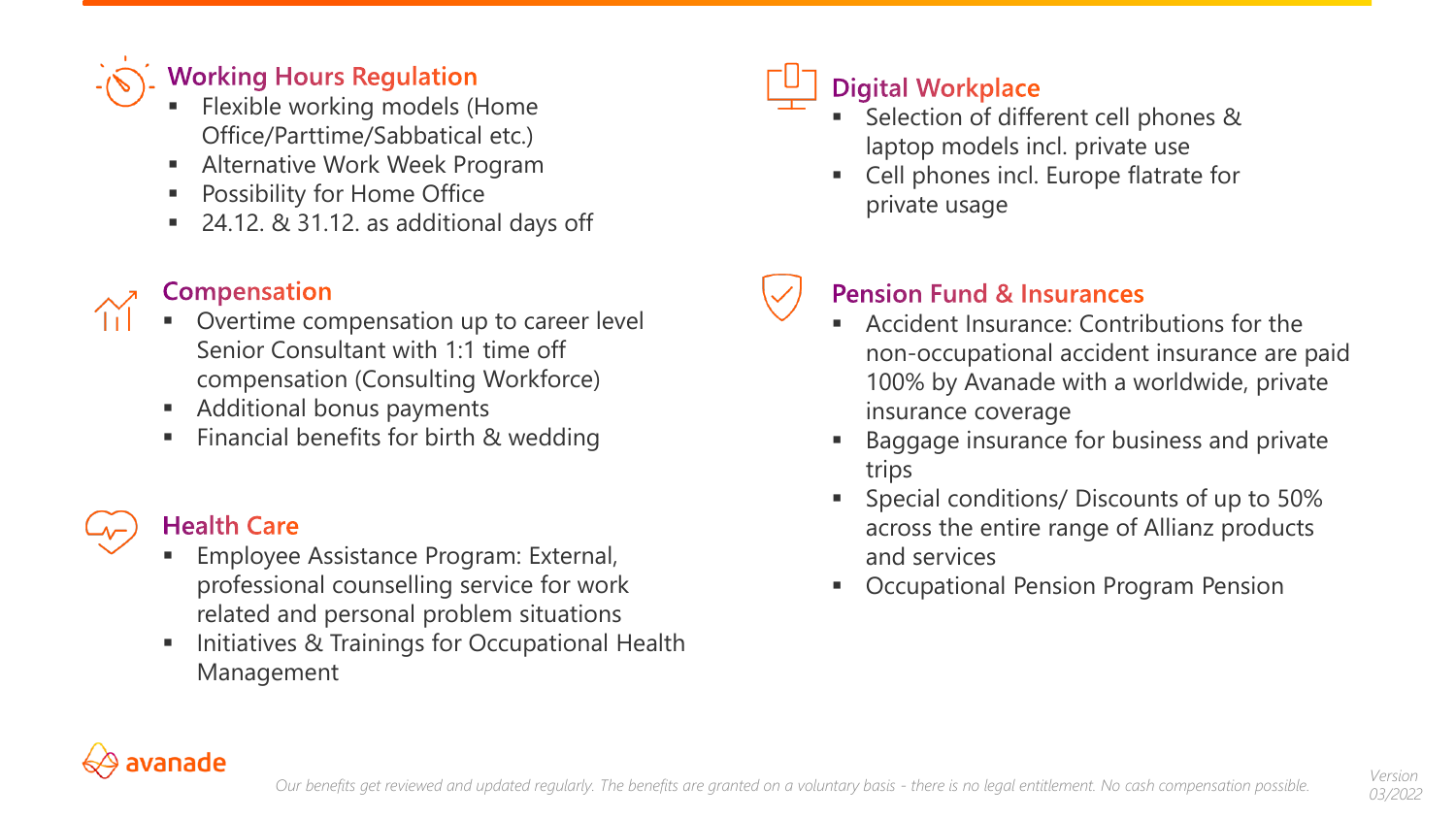

### **Training & Career Development**

- Up to 80 training hours per year
- Wide range of national and international trainings as well as free use of the Microsoft certification program
- Regular implementation of innovation workshops (e.g., hackathons & geek weekends)
- **EXEC** Avanade leadership programs
- Career Advisor & Buddy Program
- Various mentoring initiatives

### **Mobility**

**Klimaticket Discount** 



### **Food & Drinks**

Free drinks (coffee, tea), fruit Basket in the **Office** 



### **Corporate Responsibility**

- Corporate Citizenship: 8 hours of paid time to support a charitable project (of your choice).
- Avanade Gives: When you support a project or organization through donations, Avanade adds something on top of it



### **Additional Benefits**

- **Avanade Events**
- Additional personal time-off for special events
- **■** Jubilee gift
- Employee discounts on our Corporate Benefits Homepage
- Participation in the Employee Recognition Program
- Attractive rewards for employee referrals
- **EXEC** Avanade/ Accenture stock program